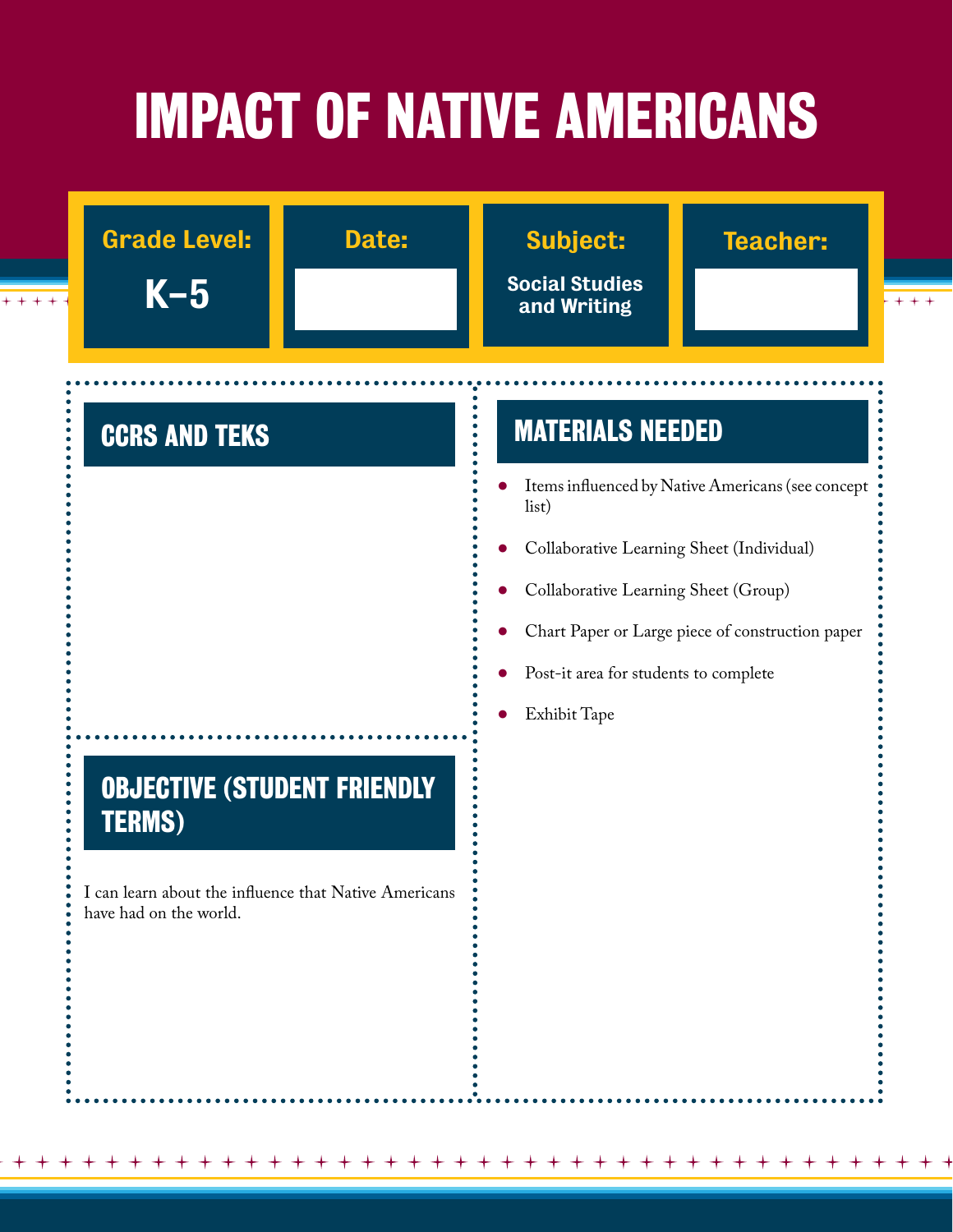## **BACK BACKGROUND INFORMATION TEACHERS TEACHER PREP BEFORE LESSON**

Native Americans have had an incredible influence on the world today. From words and names of cities, many people adopted Native American customs and traditions. Without the knowledge and influence of Native Americans, the world would be very different from what we know of today.

As an example, Native Americans have influenced the structure of the United States government. The idea of a unified, representative government is modeled after the Iroquois Nation, and influenced the Constitution and Bill of Rights.

There are over 2,200 Native American words contained in the English language and 22 of the 50 states have names that originate from Native American languages.

Native Americans have been activists and protectors. For instance, the concept of conservation and protecting the Earth has been a practice held by many Native communities.

There are many products that we use that have Native origins such as cotton and rubber. Over 60% of the world's food is grown via Native American agricultural methods!

Materials for the hook laid out ahead of time (see list of possible items to include)

Printed sample blurbs (ideas for the blurbs can be found from):

[http://blog.nativepartnership.org/history-of-native](http://blog.nativepartnership.org/history-of-native-american-day-part-2/)[american-day-part-2/](http://blog.nativepartnership.org/history-of-native-american-day-part-2/)

[https://www.nrcs.usda.gov/Internet/FSE\\_](https://www.nrcs.usda.gov/Internet/FSE_DOCUMENTS/nrcs141p2_024206.pdf) [DOCUMENTS/nrcs141p2\\_024206.pdf](https://www.nrcs.usda.gov/Internet/FSE_DOCUMENTS/nrcs141p2_024206.pdf)

[https://www.scholastic.com/teachers/articles/](https://www.scholastic.com/teachers/articles/teaching-content/native-american-contributions/) [teaching-content/native-american-contributions/](https://www.scholastic.com/teachers/articles/teaching-content/native-american-contributions/)

[https://anthrosource.onlinelibrary.wiley.com/doi/](https://anthrosource.onlinelibrary.wiley.com/doi/pdf/10.1525/aa.1957.59.2.02a00020) [pdf/10.1525/aa.1957.59.2.02a00020](https://anthrosource.onlinelibrary.wiley.com/doi/pdf/10.1525/aa.1957.59.2.02a00020)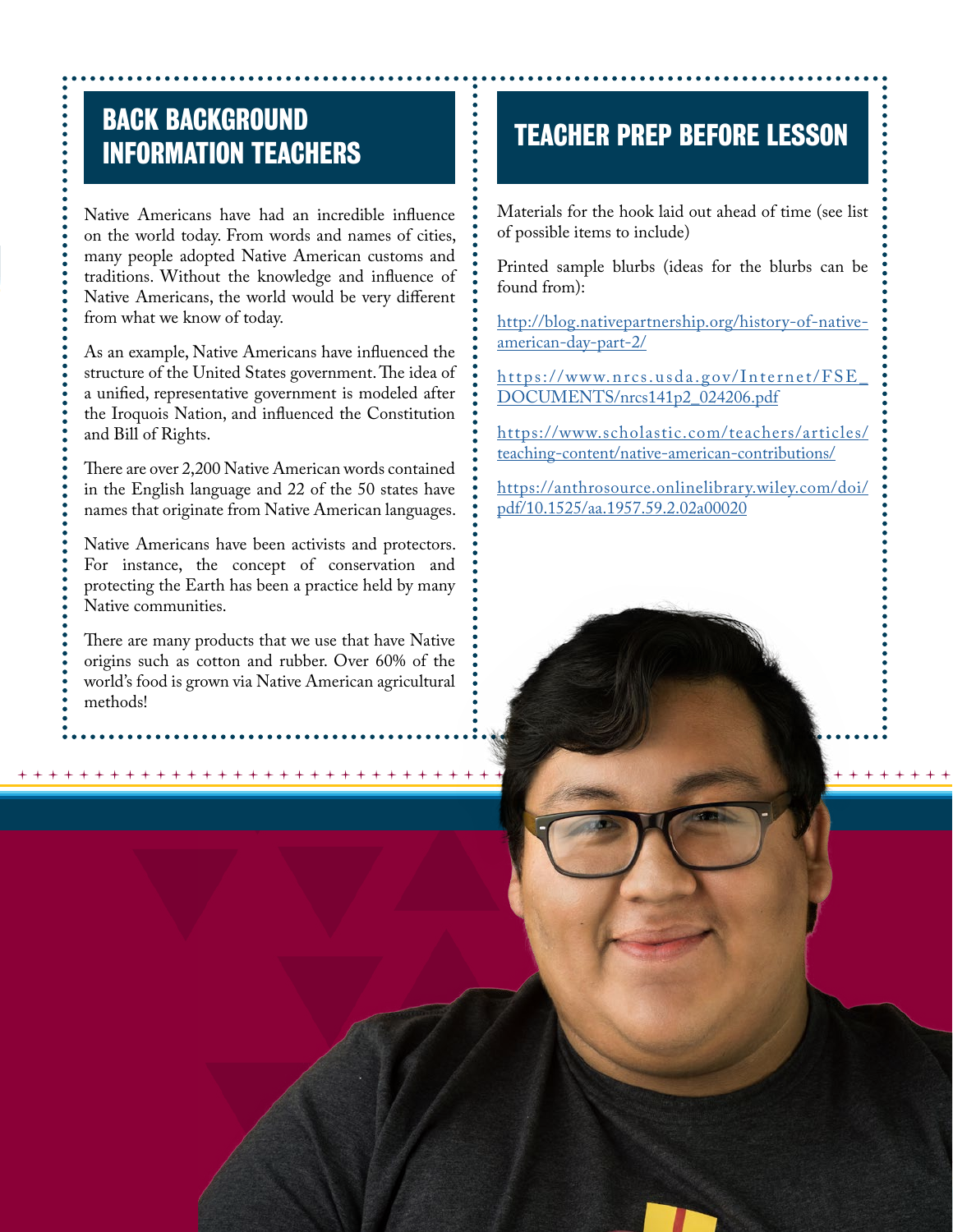## **PROCEDURE(S) TEACHER GUIDE**

### Teacher will lay out materials on the table or pulled out of a bag during **ANTICIPATORY SET** carpet time (teacher can choose items from the list provided). Ask students the name of the items and any similarities between the items. **(LAUNCH/HOOK)** (This will help spark discussion between the students.) Tell students that they are similar because they are all have Native American origins! If it wasn't for Native American practices, customs, traditions, and languages, we would know about many of these things. Today, we are going to dig deeper into how Native Americans have influenced the world. **1.** In order to learn more about how Native Americans have influenced **PLAN TO DO**the world, we are going to work in groups to explore more about their influence. Each group will be responsible for filling out their Native influence worksheet and will share out their findings to the rest of the class so that we can all learn more about it. **2.** Teacher will divide the students into groups (the number of groups will be determined by teacher based on how many concepts they would like to study). Each group will be responsible for sharing out the reading the designated reading and will fill out their individual group sheet. Time will vary by grade level. For lower grades, you can have the students complete the sheet by class. **3.** Once the students have completed their individual sheet for their designated item, have the students share their learning with the class. (If you would like the students to make it more visible, you can have the students represent their learning via an anchor chart and include important concepts.) **4.** When the other groups are sharing out, the students will fill out their group learning sheet for accountability. The younger students can just listen.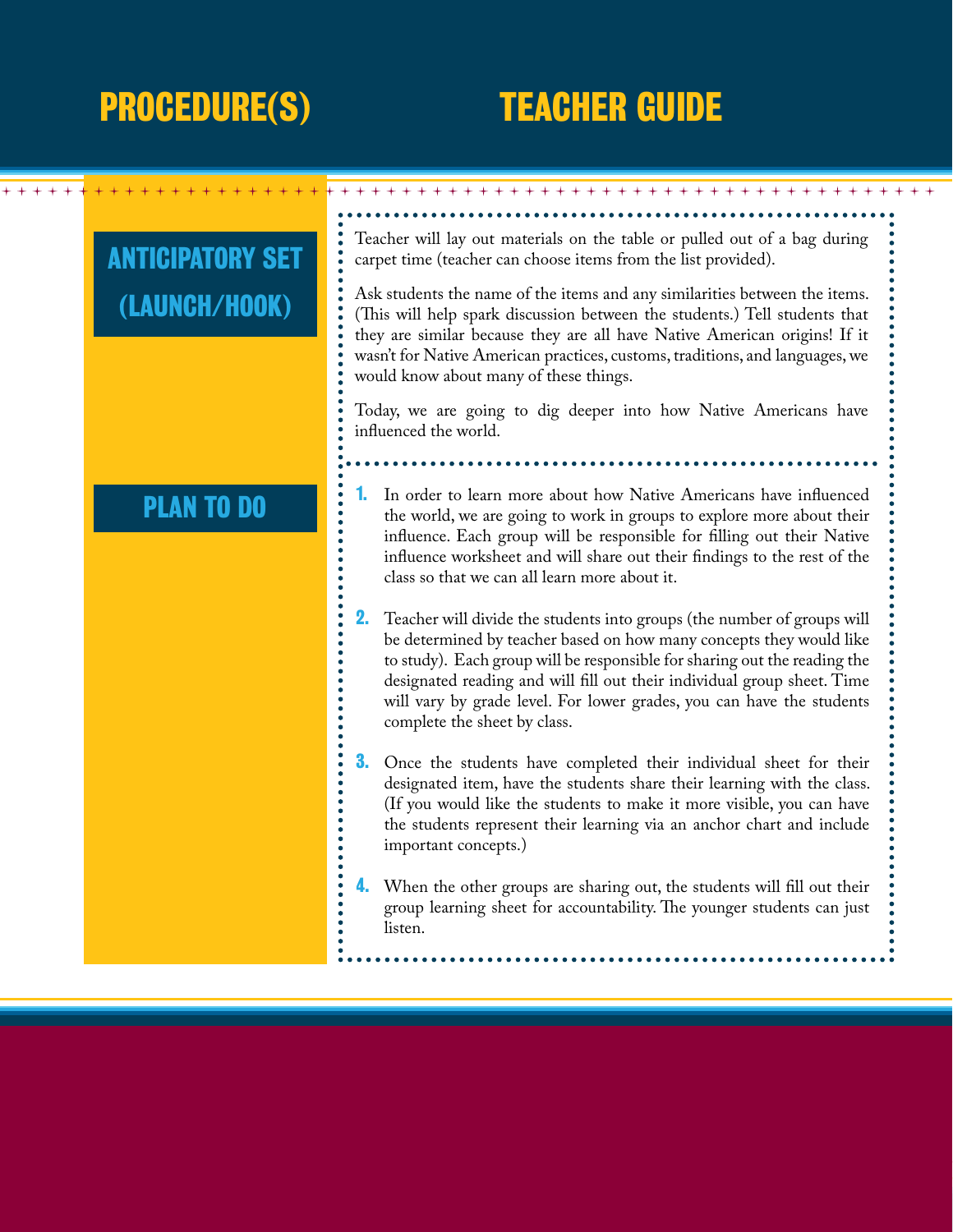| <b>STUDENTS</b><br>WORK TIME/<br><b>INDEPENDENT</b><br><b>WORK</b> | As an exit ticket/quick assessment, have the students respond to the<br>following question: What do you think is the most important item we have<br>today influenced by Native Americans? Why?<br>For younger students, have the students draw out their favorite example of<br>Native American influence. They can also use the following sentence stem<br>"Without Native Americans, we wouldn't have _____. ______ is my favorite<br>because ______. "                                                                                                                                                                                                                                                                                                                                                                                                                                                                                                                                                                                                                                            |
|--------------------------------------------------------------------|------------------------------------------------------------------------------------------------------------------------------------------------------------------------------------------------------------------------------------------------------------------------------------------------------------------------------------------------------------------------------------------------------------------------------------------------------------------------------------------------------------------------------------------------------------------------------------------------------------------------------------------------------------------------------------------------------------------------------------------------------------------------------------------------------------------------------------------------------------------------------------------------------------------------------------------------------------------------------------------------------------------------------------------------------------------------------------------------------|
|                                                                    | An example is "Without Native Americans, we wouldn't have corn. Corn is<br>my favorite because I like eating corn for dinner."                                                                                                                                                                                                                                                                                                                                                                                                                                                                                                                                                                                                                                                                                                                                                                                                                                                                                                                                                                       |
| <b>CLOSURE</b>                                                     | Our world would be much different without the Native Americans. Words<br>that we use all the time would be completely different, we would have a<br>different form of government, and our world would look very different.                                                                                                                                                                                                                                                                                                                                                                                                                                                                                                                                                                                                                                                                                                                                                                                                                                                                           |
| <b>EXTENSIONS/</b><br><b>DIFFERENTIATION</b>                       | <b>ADAPTATIONS:</b> For younger students, you can have them study one<br>example of Native American influence each day. For instance, on<br>Monday have the students study words that are Native. On Tuesday,<br>they can study products that come as a result of Native Americans<br>agricultural methods, etc.<br>For older students, you can also have the students conduct a presentation<br>$\bullet$<br>method as well- students can research a concept from the list and discuss<br>how it influences us today as well as the history.<br>Instead of providing short blurbs for the students, you can also have<br>the students conduct the research on their own to ensure that it is<br>incorporating a research component.<br>Another adaptation is having the students conduct a silent jigsaw. All<br>$\bullet$<br>students participate in a designated silent reading time and read their<br>specific section. The students then share the findings with their tables<br>and the students take notes.<br><b>EXTENSIONS:</b> For older students, Tolerance.org has created a lesson/quiz |

- activity to test the students' knowledge of Native American influence on the world. It can be found (<u>https://www.tolerance.org/classroom-</u> [resources/tolerance-lessons/native-american-influences-in-us-history](https://www.tolerance.org/classroom-resources/tolerance-lessons/native-american-influences-in-us-history-and-culture)[and-culture](https://www.tolerance.org/classroom-resources/tolerance-lessons/native-american-influences-in-us-history-and-culture))
- **●** Students are also able to research on their own and bring in objects to the classroom that have Native American influence and do a show and tell with the class.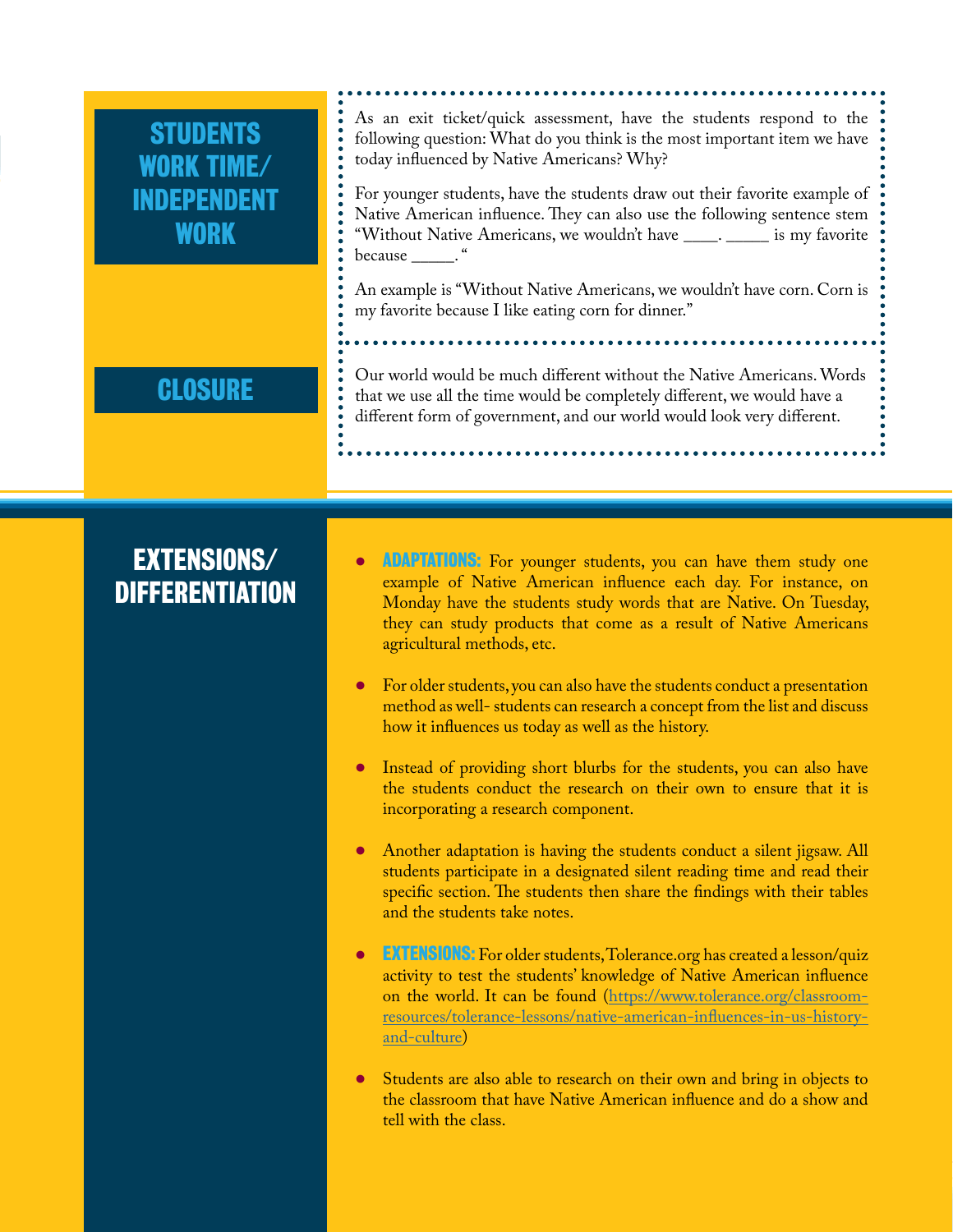## **IMPACT OF NATIVE AMERICANS**

| Product/Idea:                                  |                                             |
|------------------------------------------------|---------------------------------------------|
| <b>Facts about the Product/</b><br><b>Idea</b> | How has this influenced the<br>world today? |
|                                                |                                             |
|                                                |                                             |

 $***$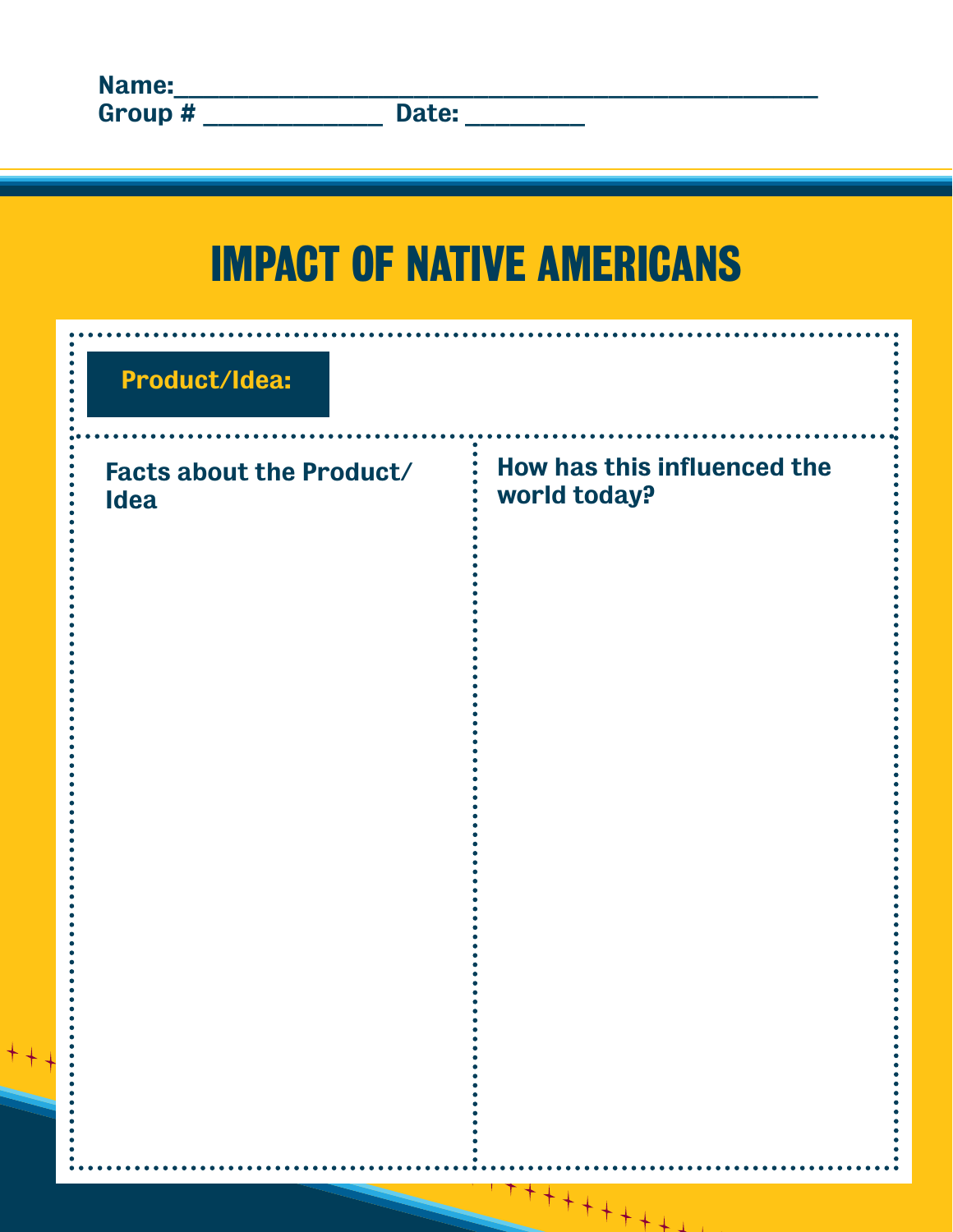## **NATIVE INFLUENCE ON THE WORLD**

| Product/Idea                              | <b>What influence did this have</b><br>in modern times?                                                                                                                    |
|-------------------------------------------|----------------------------------------------------------------------------------------------------------------------------------------------------------------------------|
| <b>Example: Creation of sign language</b> | The Native Americans used sign language<br>and hand motions to communicate with<br>settlers who came to their land. The idea<br>for modern sign language is based on this. |
|                                           |                                                                                                                                                                            |
|                                           |                                                                                                                                                                            |
|                                           |                                                                                                                                                                            |
|                                           |                                                                                                                                                                            |
| $+ + + + + + + + +$                       |                                                                                                                                                                            |